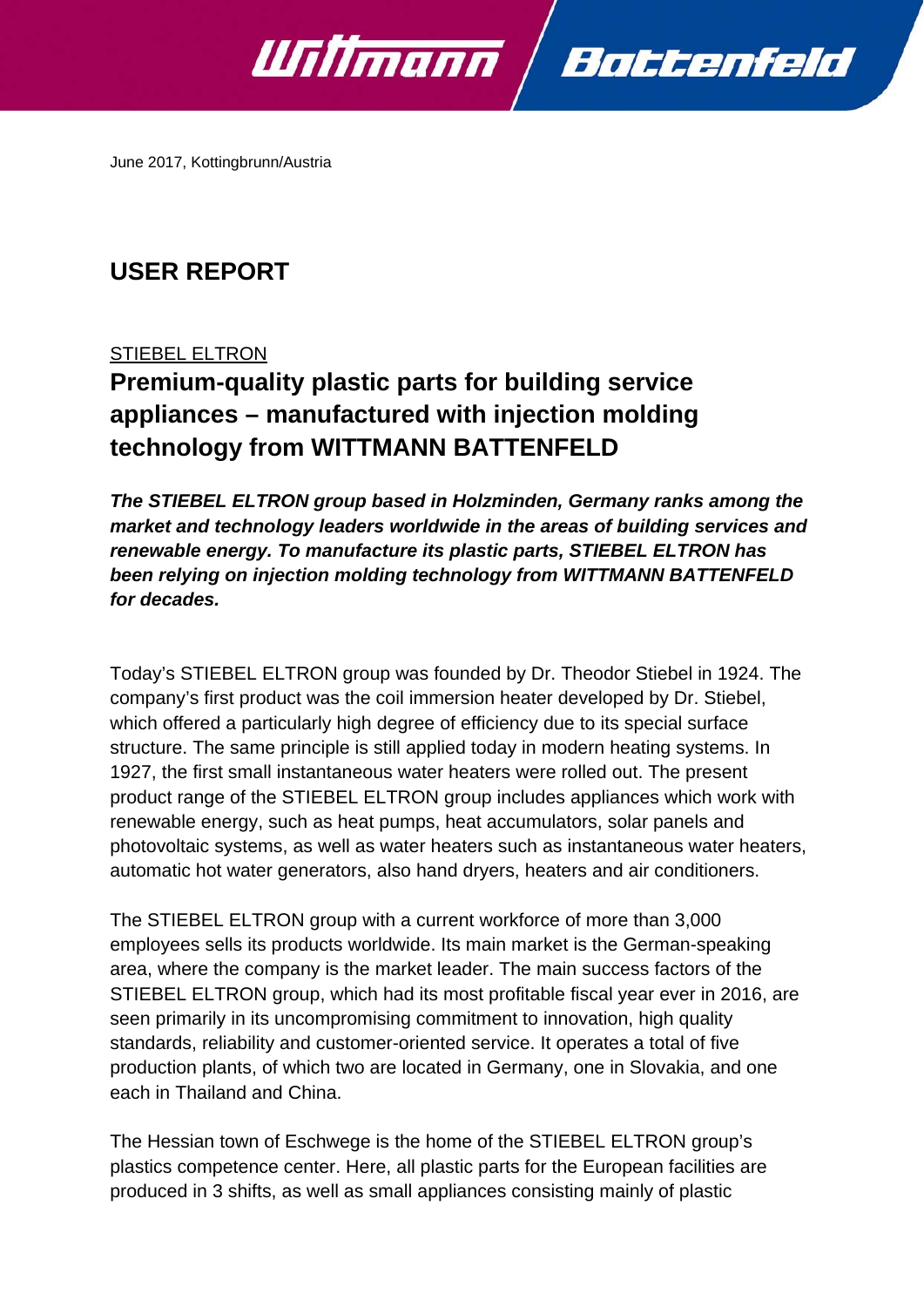components, such as small water reservoirs holding 5 to 15 l, hand dryers, hot water boilers or quick-response heaters. With 170 employees, the plant produces 26 million plastic parts annually, ranging from 2 g to 2.5 kg in weight. Most of the molds come from the company's own mold making shop. The plant also has its own compounding system, which enables in-house production of the polyamide required for heater components. Marko Mühlhausen, Plastics Production Manager in Eschwege, is particularly pleased with the newly installed driverless transportation system (DTS), which has contributed significantly to increased efficiency.

Battenfeld

Willmann

To manufacture the plastic parts at STIEBEL ELTRON in Eschwege, processes such as 2-component injection molding, back molding and injection stamping are used, in addition to standard injection molding. Of the 24 injection molding machines installed in Eschwege, which are virtually all equipped with linear or industrial robots, about half are from WITTMANN BATTENFELD. They include toggle lever machines from the proven TM series. Two of these TM 240/1330 machines with 2,400 kN clamping force were each automated by WITTMANN NUREMBERG with an articulated robot from Kuka. Marko Mühlhausen reports that this equipment replaced similar equipment which had also been automated by WITTMANN, and that the replacement of the machines proceeded smoothly within a very short time. Apart from the TM series models, STIEBEL ELTRON has also installed several machines from WITTMANN BATTENFELD's *PowerSeries*, among these an all-electric *EcoPower* 110/750, which features extreme energy efficiency and precision, a 2-component *MacroPower* 500/3400H/210S with 5,000 kN clamping force and a *MacroPower*  850/5100 with 8,500 kN clamping force. The most recently delivered *MacroPower*  850 is equipped with a W843 robot from WITTMANN, a conveyor belt and a safety barrier.

The cooperation between STIEBEL ELTRON and WITTMANN BATTENFELD has continued for more than three decades. Marko Mühlhausen is very satisfied with the machinery from WITTMANN BATTENFELD. Apart from the high standards of precision and repeatability offered by these machines, he specially appreciates their easy operation, and even more the excellent after market service. Marko Mühlhausen: "Good service is vital for us, and in this area WITTMANN BATTENFELD has a definite edge on its competitors."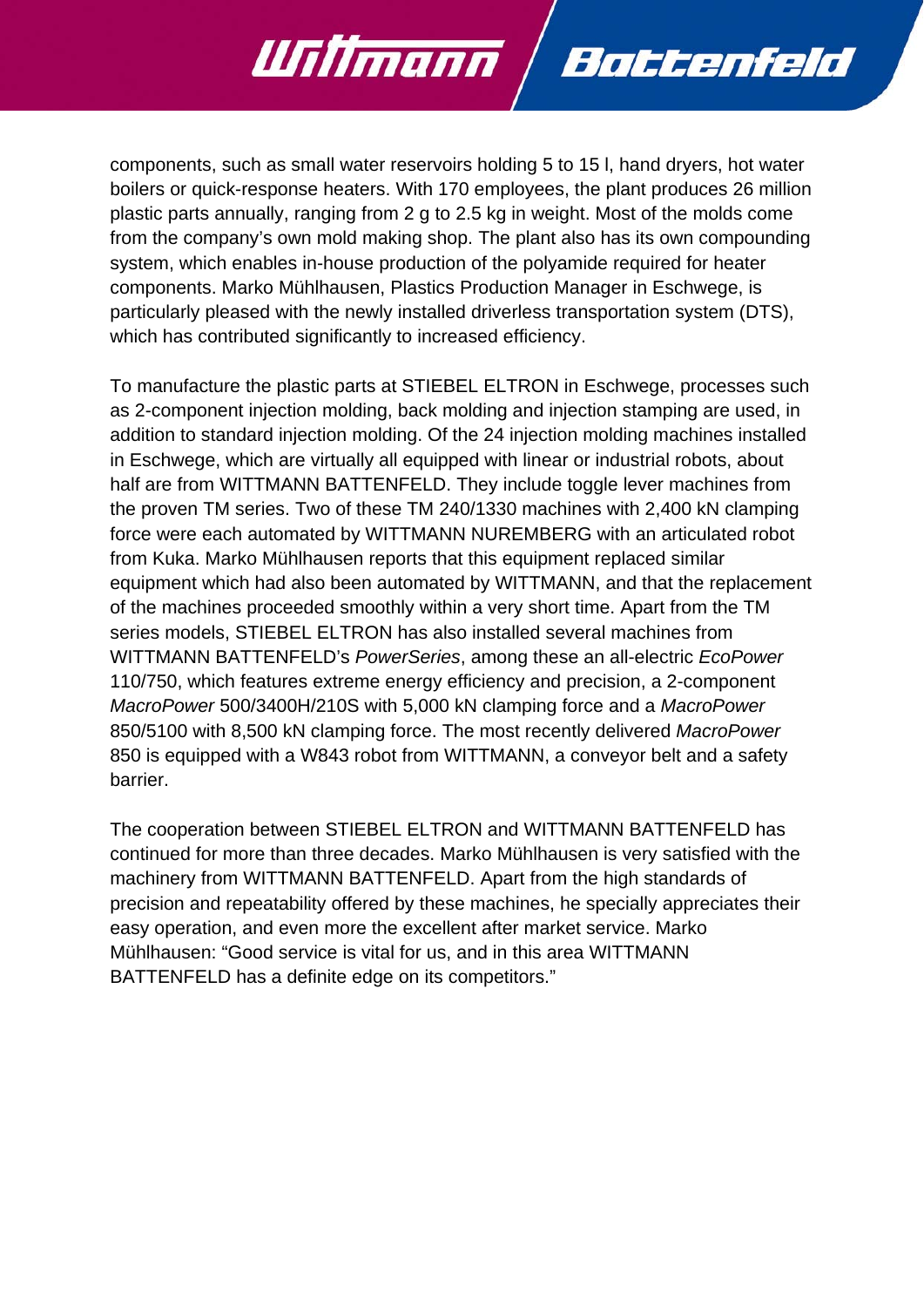



**Fig. 1:** 2 TM 240/1330 machines – automated by WITTMANN Nuremberg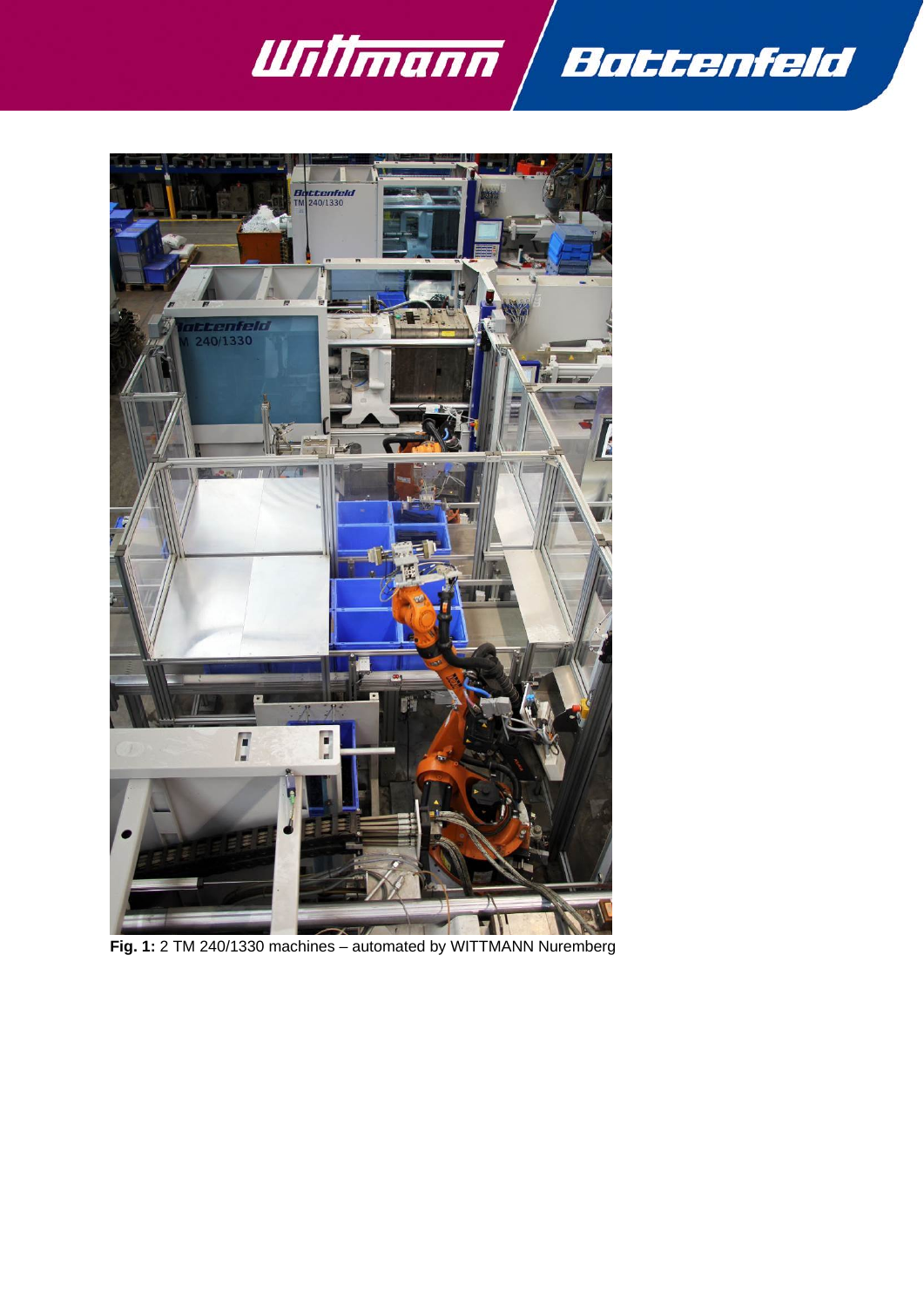



**Fig. 2:** Dieter Jackel, WITTMANN BATTENFELD salesman and Marko Mühlhausen, Plastics Production Manager at STIEBEL ELTRON in front of the *MacroPower* 850/5100



**Fig. 3:** Driverless transportation system at STIEBEL ELTRON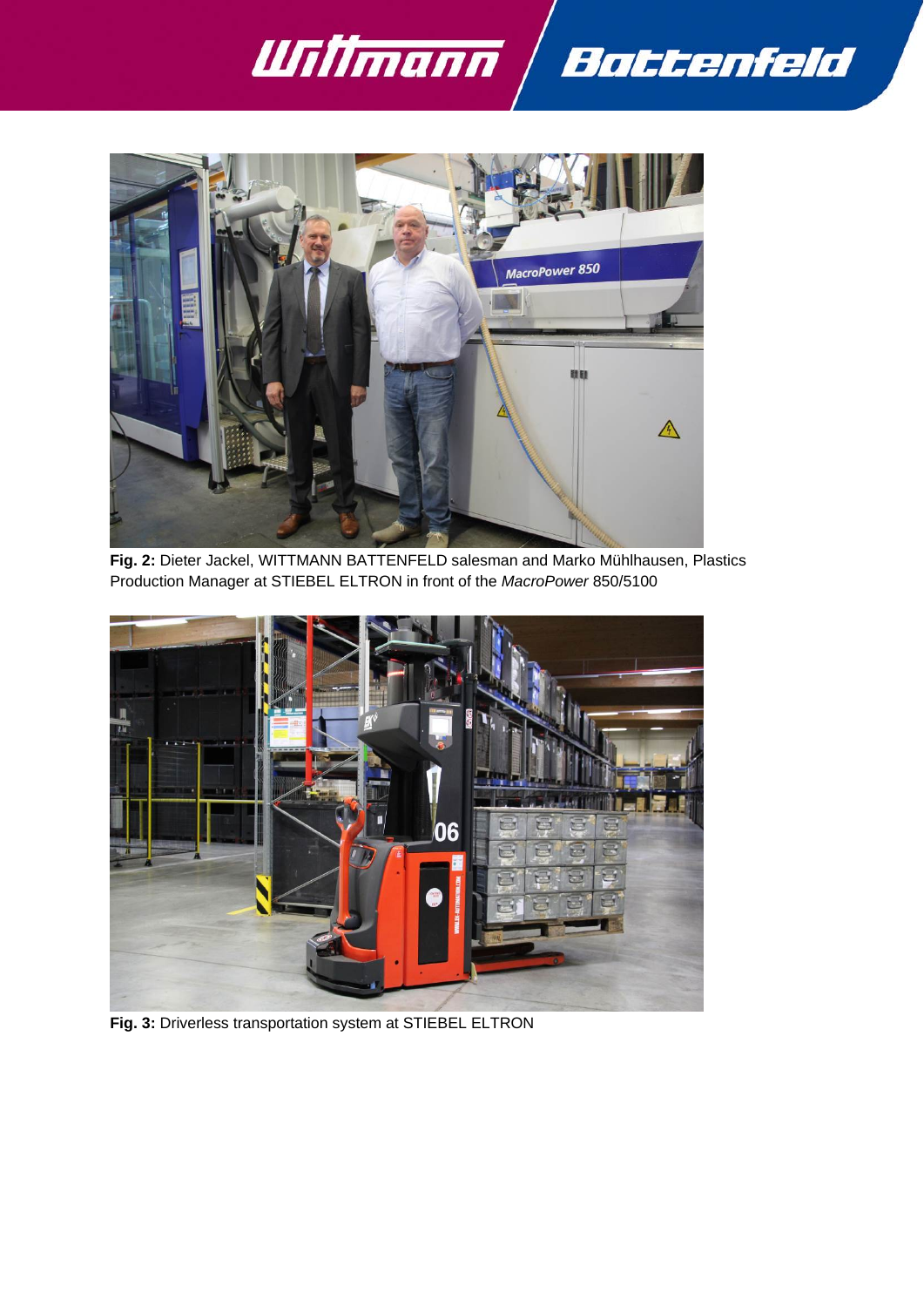



**Fig. 4:** Housing components for a wall storage heater – manufactured on the *MacroPower* 850



**Fig. 5:** Ventilation grille – manufactured on the *MacroPower* 850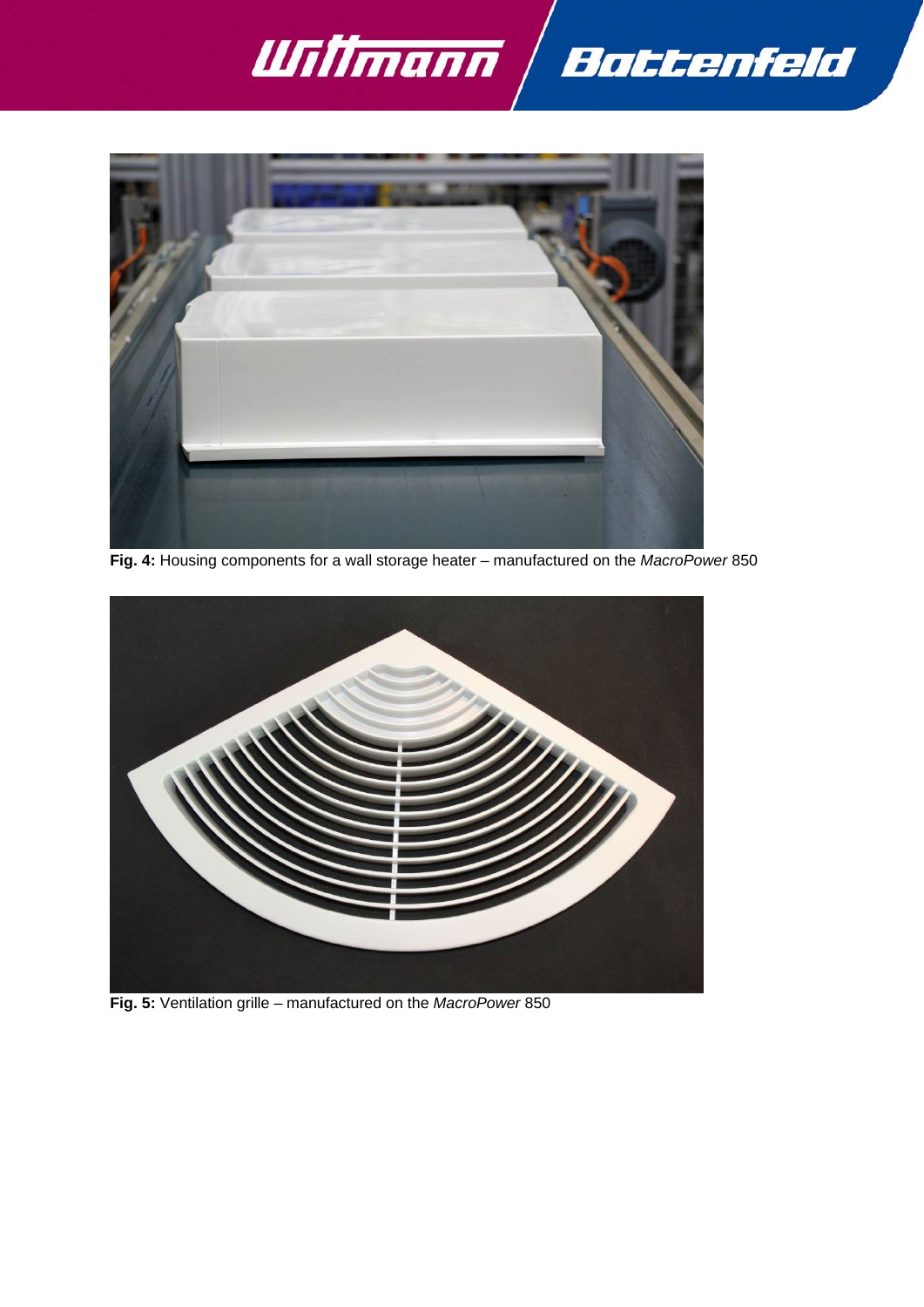



**Fig. 6:** Heating insulator for an instantaneous water heater made of material compounded in-house – manufactured on the TM machine automated by WITTMANN



**Figs. 7a + b:** Examples of finished appliances from STIEBEL ELTRON (hot water boilers and instantaneous water heaters)